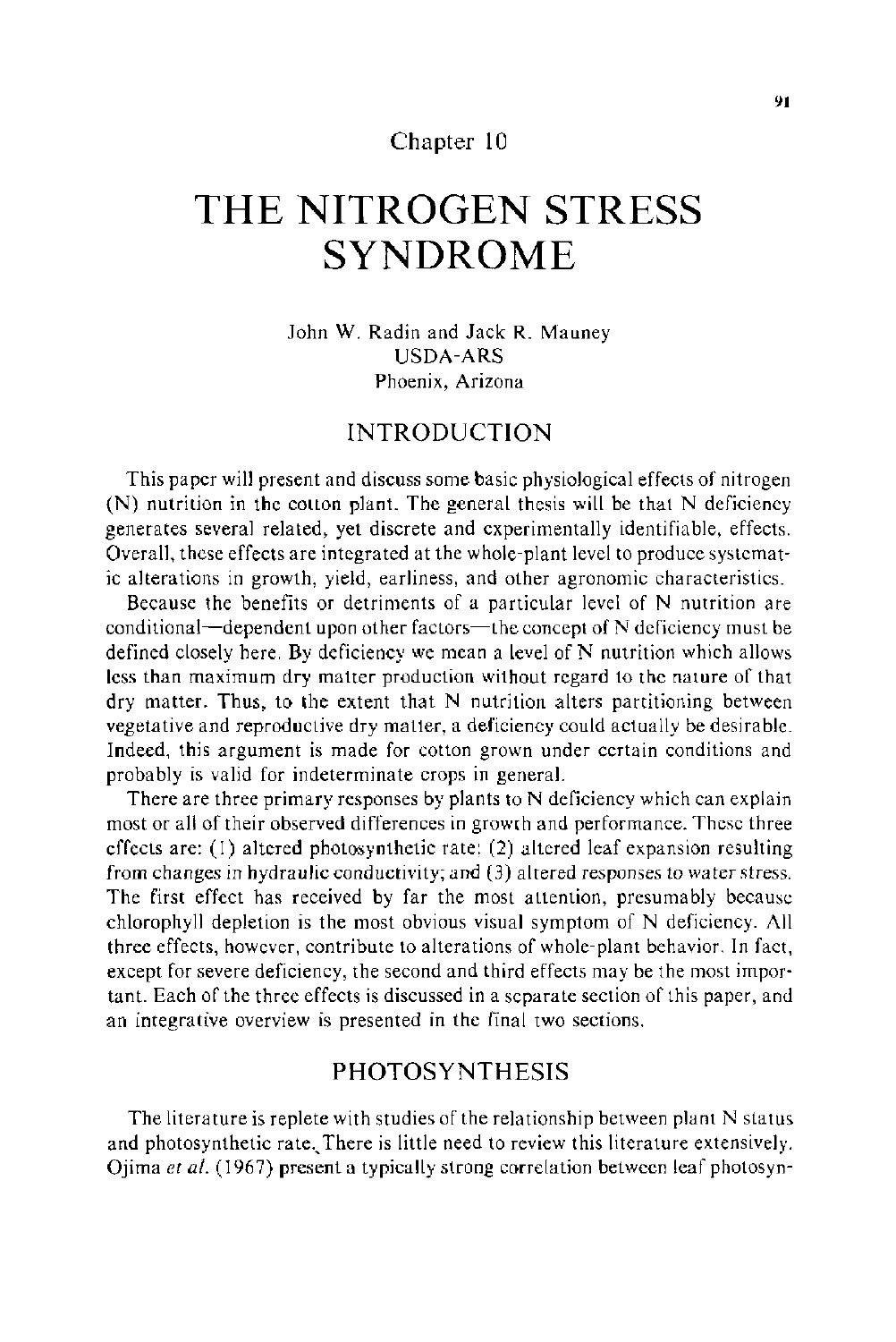thetic rate and leaf N concentration. Natr (1975) examined this subject and concluded that photosynthetic rate per unit leaf area was closely related to leaf N concentration.

There is little reason to doubt an effect of Non photosynthesis, although Radin ( 1983a) argued that photosynthetic inhibition is secondary to other effects of N deficiency as a determinant of growth in cotton (and other dicotyledonous plants). In cereals, growth effects of N deficiency were much more closely tied to photosynthesis (Radin, 1983a). Because most of the leaf N is in the chloroplasts (Stocking and Ongun, 1962) and most of the chloroplast N is in the enzyme RuBP carboxylase (Kleinkopf *et a/.,* 1970), various authors have concluded that N regulates photosynthesis through its gross effects on the extractable activity of this enzyme (Natr, 1975; Medina, 1970). The evidence for this conclusion remains weak because it remains strictly correlative *(e.g.,* Motta and Medina, 1978). The critical data *(e.g.,* increased concentrations of RuBP, the substrate, and decreased concentrations of PGA, the reaction product) under N deficiency have not yet been published.

Photosynthesis can be considered to consist of "dark reactions" and "light reactions" (see Chapter 15). The former (which include the  $CO<sub>2</sub>$  fixation step catalyzed by RuBP carboxylase) are generally believed to limit photosynthetic rate in high light, but not in dim light. Some work suggests that N deficiency inhibits photosynthesis in low light to about the same extent as in high light (Nevins and Loomis, 1970; Osman and Mil thorpe, 1971; N atr, 1970; Andreeva *et al.,* 1971 cited in Natr, 1975). Thus, it seems unlikely that carboxylation would be the only step influenced by N deficiency. Again, these observations are not supported by critical work to identify the presumed limiting step in the light reactions. Although chlorophyll levels are obviously affected by N, there is no reason to conclude that they become insufficient for normal photosynthesis (Benedict *et al.,* 1972).

Another possible interpretation of these data is that N deficiency might alter the activation level of RuBP carboxylase. This enzyme is activated by binding  $CO<sub>2</sub>$  and Mg (Jensen and Bahr, 1977). Recent evidence suggests that low light limits photosynthesis by regulating the degree of activation of RuBP carboxylase; its activity remains rate-limiting despite the low light (Perchorowicz *et al.*, 1981). The possible relationship between N nutrition and RuBP carboxylase activation remains unexplored.

Medina (1971) showed that N deficiency in *A triplex patula* caused large accumulations of starch which were correlated with loss of photosynthetic activity. He suggested a possible causal role of the starch in photosynthetic inhibition. Deleterious effects on photosynthesis under some conditions have frequently been attributed to starch (cf. reviews by Neales and Incoll, 1968; Guinn and Mauney, 1980). Nafziger and Koller (1976) attributed starch effects to an increased diffusion pathlength for  $CO<sub>2</sub>$  within the chloroplast, but there is no direct evidence for this or any other mechanism. A possible role of starch in N-deficient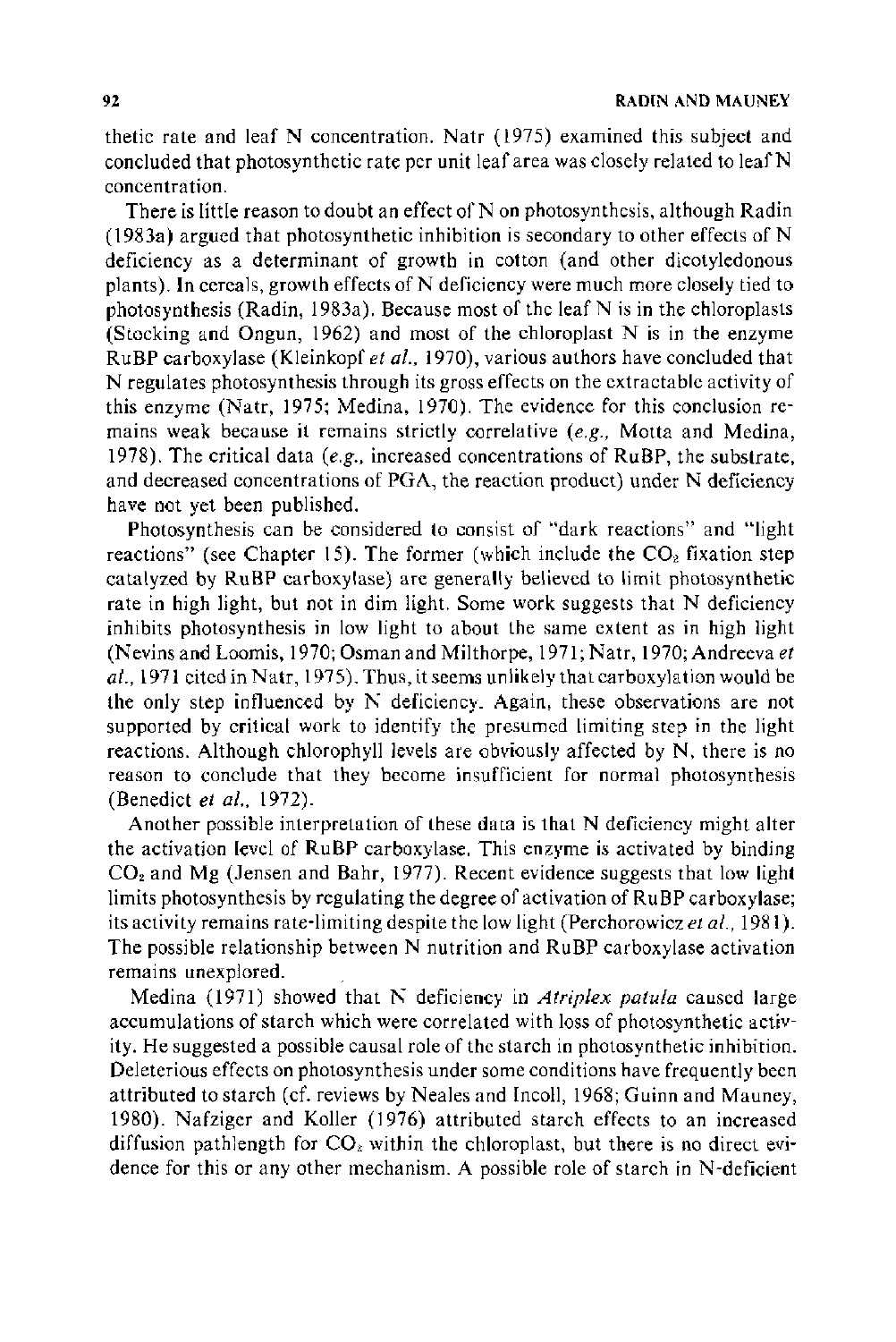plants has not been followed up. It is worth pointing out that this proposed effect of  $N$  is fundamentally different from the others discussed earlier-inhibition by starch, an end product of photosynthesis, implies that photosynthetic changes occur fairly late in the progression of N deficiency. Obviously, other effects of N must first cause the accumulation of starch before photosynthetic effects could be seen.

Effects of  $N$  on photosynthesis at the chloroplast level are evidenced by changes in the mesophyll resistance to  $CO<sub>2</sub>$  diffusion. The well-known model of Gaastra (I 959) envisions sequential resistances in the pathway for COz uptake, *i.e.* stomatal and mesophyll resistances in series. Recently, Wong *et a!.* ( 1979) reported that these two resistances were closely related under a variety of conditions, including N deficiency. Thus, in analyzing limitations to photosynthesis, one must consider effects on the entire diffusion pathway. The spectacular advances in plant biochemistry of the last 20 to 30 years have tended to focus attention on the chloroplast, but studies of photosynthesis involving the stomata have not kept pace. Nonetheless, some work has appeared which implicates them in the effects of N deficiency. Childers and Cowart (1935) early showed that N deficiency sharply curtailed transpiration rate along with photosynthetic rate of apple leaves. Ryle and Hesketh ( 1969), Nevins and Loomis ( 1970), and Ludlow and Ng  $(1976)$  much later demonstrated increased stomatal resistance due to N deficiency in corn, sugarbeet and *Panicum maximum,* respectively. The changes paralleled those of the mesophyll resistance to  $CO<sub>2</sub>$  uptake. Further convincing evidence for N effects on stomata was provided by Ishihara et al. (1978, 1979a,b) in rice. Although their use of stomatal aperture measurements instead of stomatal resistances largely precluded any precise partitioning of N effects into stomatal and mesophyll components, it is clear that stomatal closure caused a substantial part of the N -related changes in photosynthesis. However, Medina ( 1970, 1971) found no evidence for a stomatal component of the N effects in *A triplex patula.* 

Are the N effects on stomatal and mesophyll resistances independent or coupled, and if coupled, what is the mechanism? Teleologically it makes sense for stomata to close partially when the mesophyll resistance increases, for this would minimize the expenditure of water per unit of photosynthesis (Wong *eta!.,* 1977: Cowan and Farquhar, 1977). The most commonly proposed coupling mechanism involves  $CO<sub>2</sub>$ . Stomata often are found to close as intercellular  $CO<sub>2</sub>$  concentration increases (Meidner and Mansfield, 1968; Sheriff, 1979). Farquhar *et a!.* ( 1978) proposed that photosynthesis (which depletes the intercellular pool of gaseous  $CO<sub>2</sub>$ ) and stomatal resistance (which controls the rate of replenishment of that pool) interact to stabilize the intercellular  $CO<sub>2</sub>$  concentration. This hypothesis has found wide acceptance, although it is not universally applicable because stomata are not always CO<sub>2</sub>-sensitive (Zelitch, 1969).

Raschke and coworkers (Raschke, 1975; Raschke *et al.,* 1976; Dubbe *et al.,*  1978) demonstrated that in several species, stomatal sensitivity to  $CO<sub>z</sub>$  depends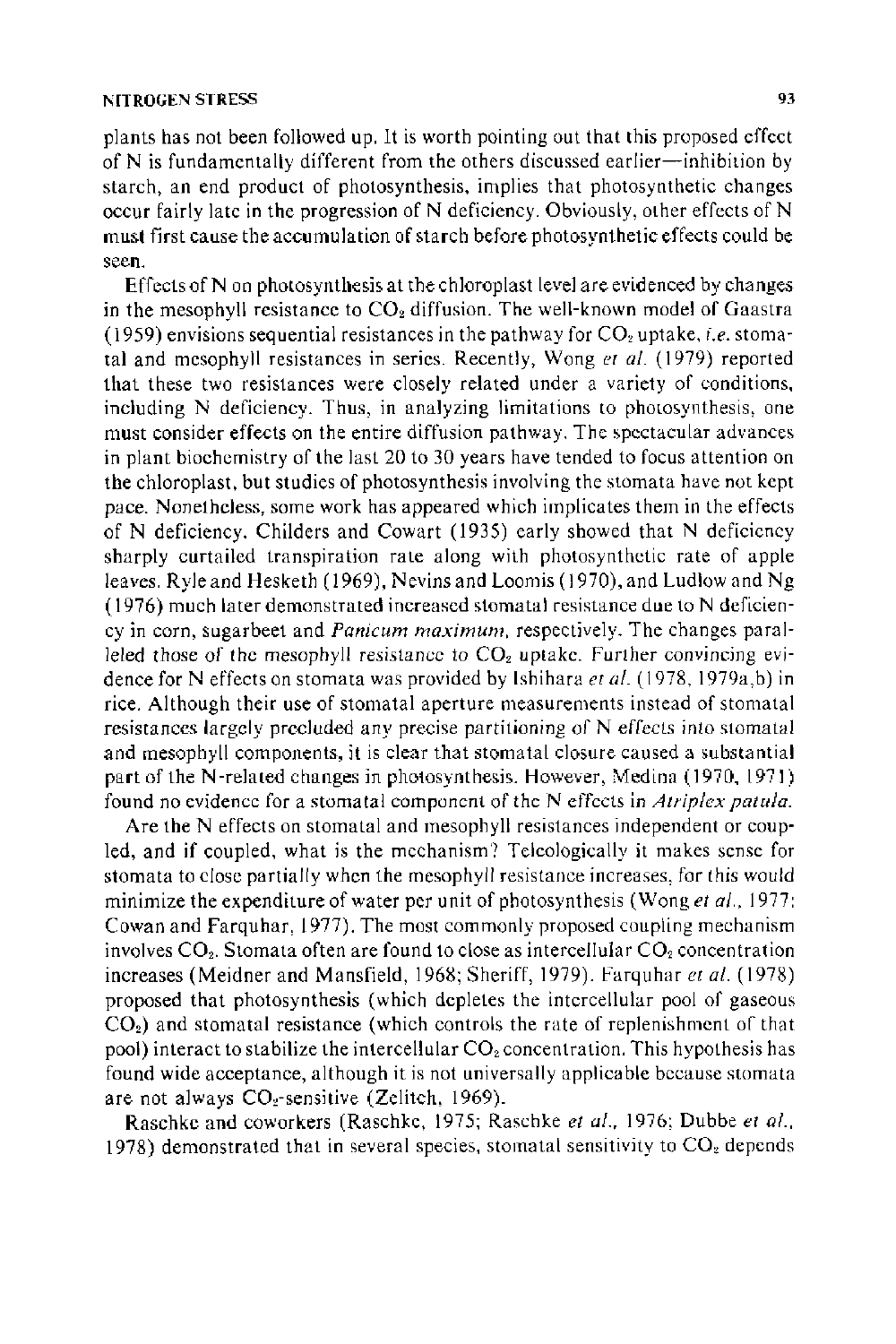upon abscisic acid (ABA). Radin and Ackerson (1981) confirmed this in cotton. Neither N-deficient nor normal plants showed stomatal sensitivity to  $CO<sub>2</sub>$  unless the leaves had been sprayed with ABA or unless the plants were subjected to water stress. The effects of water stress on stomatal sensitivity to  $CO<sub>2</sub>$  persisted for at least a day after rewatering (Radin, unpublished). Presumably waterstressed plants were responding to endogenous ABA, which accumulated as a result of the water stress (Radin and Ackerson, 1981). However, the situation is complicated by the discovery that in N-deficient cotton, stomata began to show  $CO<sub>2</sub>$  sensitivity very early in the stress cycle and long before the leaf wilted or displayed any other visual symptoms of water stress (Radin and Ackerson, 1981 ). Thus, N-deficient plants, which are apparently well-watered, might or might not be entering a water stress-induced phase of stomatal CO<sub>2</sub> sensitivity. Based upon these results, it is impossible to judge whether the  $N$  effects on stomata discussed earlier all resulted simply from  $CO<sub>2</sub>$  homeostasis. The acceptance of this hypothesis for N-deficient leaves should be accompanied by specific tests of  $CO<sub>2</sub>$  sensitivity.

Other types of possible N effects on stomata, such as changes in elasticity of guard cell walls, have not been proposed or investigated. Presumably any such structural effects would be possible only if  $N$  were deficient during leaf (and guard cell) development. In experiments of Ryle and Hesketh ( 1969) and Nevins and Loomis (1970), N was withdrawn after leaves were mature, and such a mechanism presumably could not account for the results. However, it should be noted that N deficiency during leaf enlargement greatly decreased the elasticity of mesophyll cell walls (Radin and Parker, l979a).

# LEAF EXPANSION AND HYDRAULIC CONDUCTIVITY

It has long been known that N nutrition affects the partitioning of plant resources into tops and roots. Turner (1922) found large differences in top:root ratio due to  $N$  availability, and he cited several similar findings from the middle of the 19th century. The recognition that this resulted from a more or less specific effect of Non leaf area is often credited to Watson (1952), who used growth analysis to separate leaf area development from dry matter accumulation. However, the same phenomenon was clearly shown earlier by others, for example Crowther (1934). Similar differences between N effects on leaf area growth and photosynthesis or dry matter increases have since been shown by Bouma (1970) and De Jong and Phillips (1981). Responses of cotton to  $N$  are typical (Figure 1). In plants grown on nutrient solutions in an artificial environment, dry matter accumulation per unit leaf area (net assimilation rate) was much Jess sensitive to N availability than was leaf area increase per unit leaf area (relative leaf area growth rate). These changes correspond to dry matter partitioning into leaves of about 65 percent at the highest N level and 45 percent at the lowest N level. Obviously this is a very substantial difference in photosynthate translocation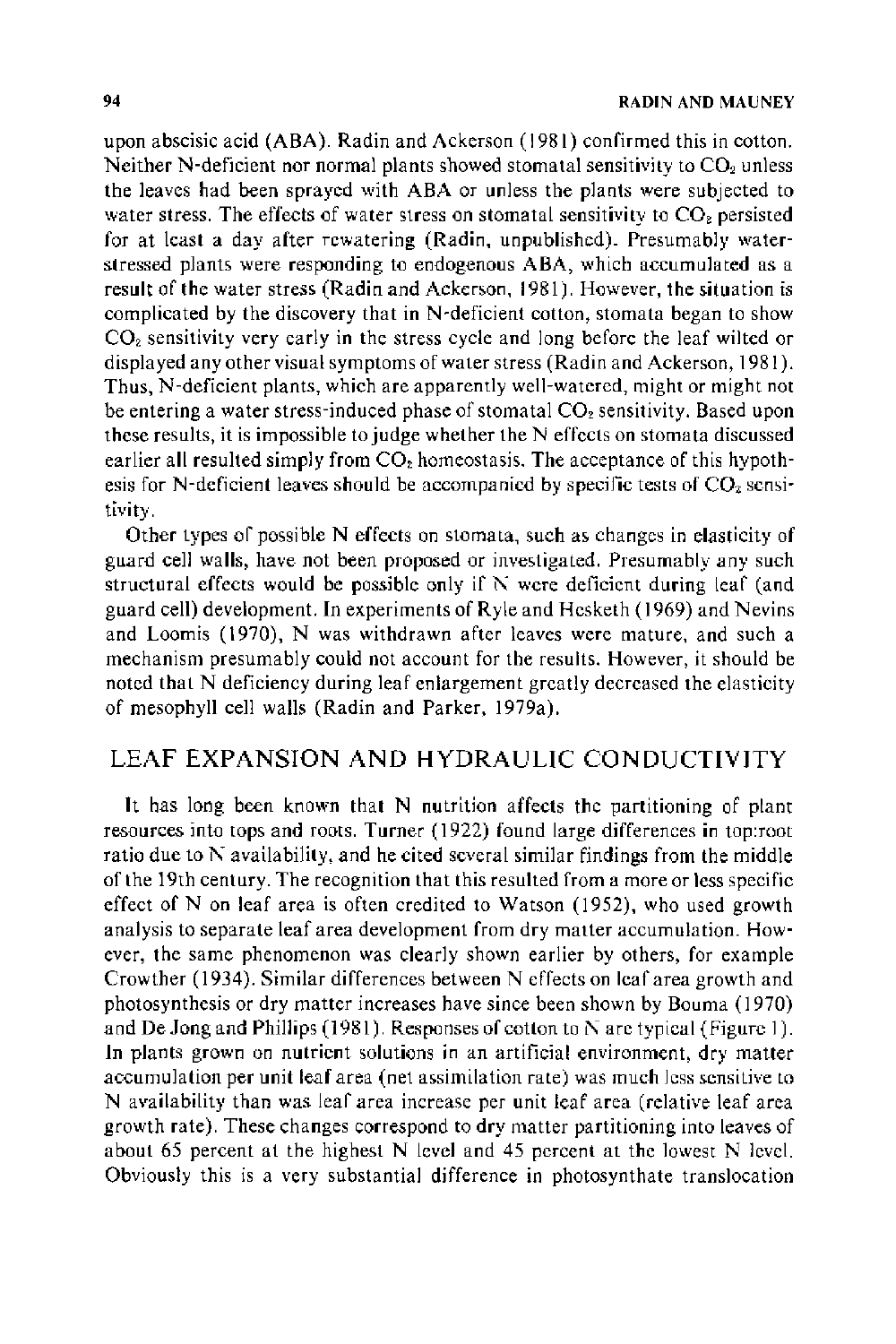

Figure 1. Net assimilation rate (NAR) and relative leaf growth rate  $(R_A)$  of cotton plants grown on nutrient solutions containing different concentrations of nitrate. (The data were derived from dry weights [tops only} and leaf areas measured at three weeks and six weeks after germination. Values shown  $\pm$ standard errors).

from source to sink. Hartt (1970) concluded that in sugarcane, effects of N nutrition on translocation were subsidiary to overall effects on plant growth.

Morton and Watson (1948) and, much later, Radin and Parker (1979a) showed that N effects on leaf area were mediated mostly by differences in leaf cell expansion. This process has recently been studied in more detail in sunflower (Radin and Boyer, 1982). They found that N deficiency markedly decreased plant hydraulic conductivity (ability to transport water from soil to the leaves), thereby increasing the water deficit in the expanding leaves. During the day, when the leaves were transpiring, the water deficit was great enough to lower cell turgor below the critical point for expansion. At night, when transpiration was minimal, cell expansion in N-deficient plants proceeded at almost control rates. Radin and Boyer (1982) also showed that the metabolic aspects of growth ("wall loosening") were unaffected by N deficiency. This means that N metabolism *per se* was not sufficiently altered to have any direct growth consequences.

These surprising data show that N deficiency in sunflower inhibits leaf expansion primarily by altering plant water relations. A very similar conclusion can be reached for cotton, in which N deficiency also decreased hydraulic conductivity (Radin and Parker, 1979a), increased sensitivity of leaf expansion to water stress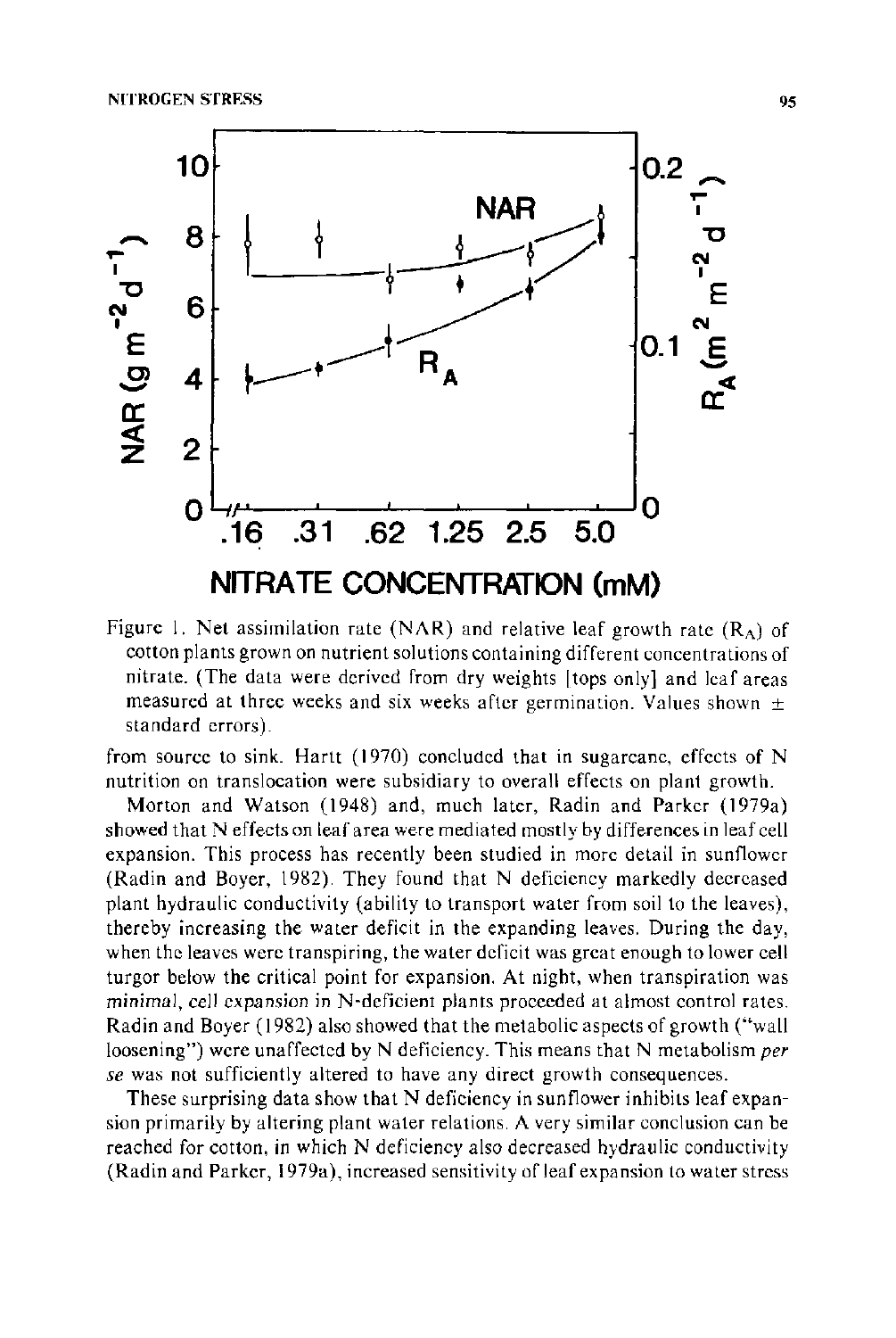(Radin and Parker, 1979b), and inhibited expansion primarily during the daylight hours (Radin, 1983a). Control of cotton leaf expansion by hydraulic conductivity is attractive because it provides a means to explain some otherwise puzzling observations. Radin and Parker (1979b) found strong interactions between temperature and N nutrition on leaf expansion. These data are consistent with effects of temperature on hydraulic conductivity (Markhart *et al.,* 1979a,b) and can be interpreted in such terms.

There are obvious parallels between the effects of  $N$  deficiency and the effects of water stress on leaf expansion. In the case of water stress, leaf expansion is inhibited more than photosynthesis (Boyer, 1970; Acevedo *et al.*, 1971). The photosynthate, which normally would support rapid leaf expansion, becomes available for other purposes such as increased root growth (Cutler and Rains, 1977), osmotic adjustment (Turner, 1979), accumulation of starch and other carbohydrates (Ackerson and Hebert, 1981; Ackerson, 1981) and even increased cell wall thickening (Cutler *et al.,* 1977b). Altered partitioning during N deficiency also enhances the root:shoot ratio (Radin *et a/.,* 1978), accumulation of starch and other carbohydrates (Medina, 1971; Radin *et al.,* 1978; Wadleigh, 1944; Eaton and Rigler, 1945) and cell wall dry matter (Radin and Parker, 1979a; Shimshi, 1970b). Soluble sugars accumulated in both roots and shoots of N-deficient cotton (Radin *et a/.,* 1978). Accumulation of such solutes in the leaves caused a small decrease of about 2 bars in osmotic potential (Radin and Parker, 1979a). These striking similarities between water stress and N deficiency undoubtedly arise because each stress decreases turgor in expanding leaves and thereby inhibits turgor-dependent growth. It is important to note that water stress-induced changes are believed to acclimate plants to further stress (Ackerson and Hebert, 1981; Cutler and Rains, 1977, 1978; Cutler et al., 1977a,b; Radin, 1983b). To the extent that N deficiency parallels water stress, then it too should promote water stress tolerance (Radin and Parker, 1979a). That it does not do so will be discussed later.

## RESPONSES TO WATER STRESS

Most experiment stations in the world have some data in their files concerning the interaction of N fertilization and water stress on crop productivity. Some, such as the investigations of Crowther (1934a) in the Sudan, are classic pieces of work. However, little has been done over the years to elucidate some of the basic physiology of these N-water interactions. Our interest in this subject was stimulated by the realization that many developmental effects of N deficiency mimic those of water stress (see preceding section on LEAF EXPANSION AND HYDRAULIC CONDUCTIVITY). Surprisingly, some simple experiments quickly established that N deficiency in cotton causes stomatal closure at abnormally high water potentials (abnormally high plant water status) (Radin and Parker, 1979b). This change is opposite to that caused by water stress acclimation. The most unusual and interesting aspect was that the N-deficient leaves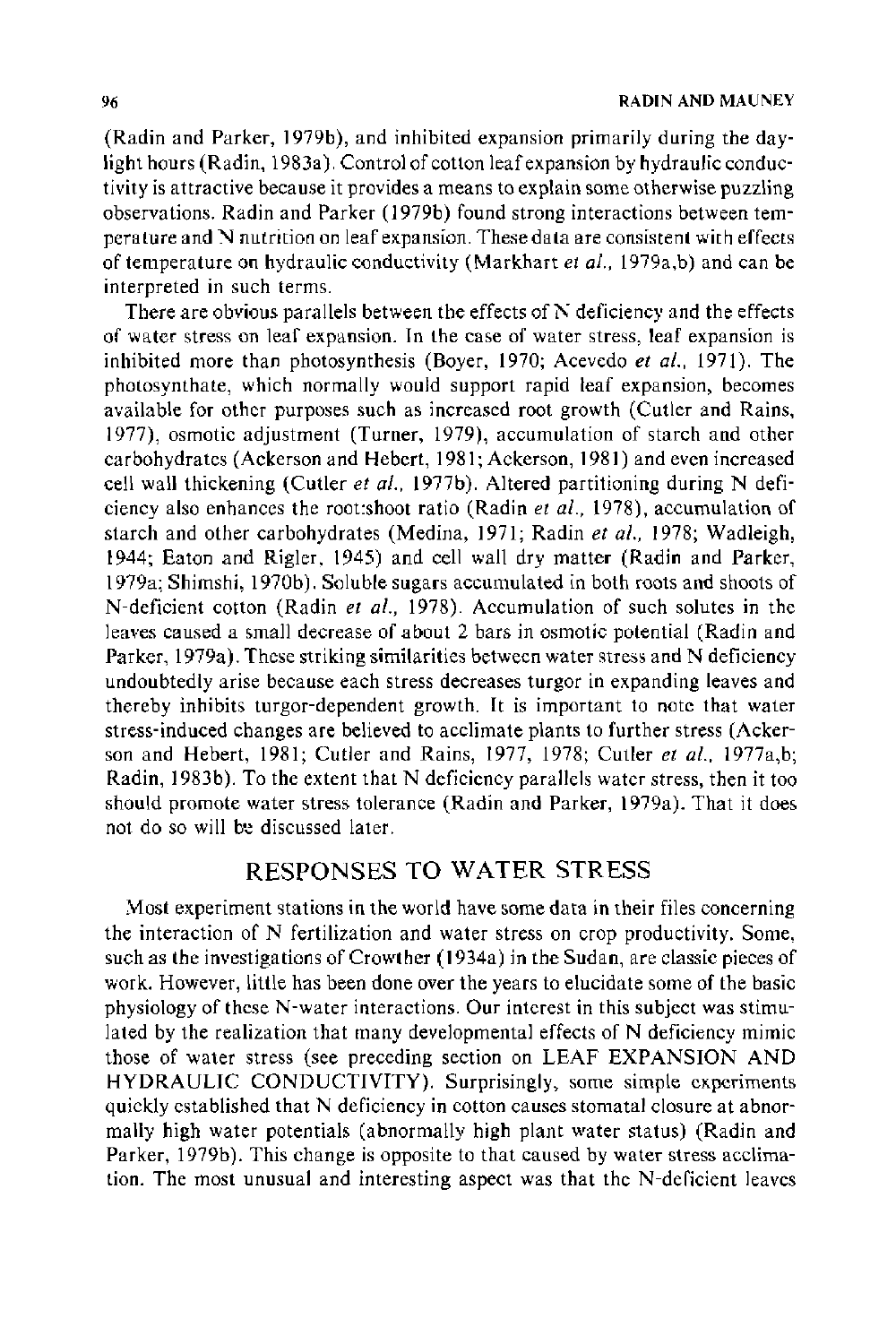were not close to wilting when stomata closed. Thus, N deficiency seemed to convert leaves into "water-savers" at the expense of photosynthetic production during a stress cycle. This early stomatal closure was not simply from increased intercellular *COz* (see earlier PHOTOSYNTHESIS section) but resulted from water stress *per se,* acting through ABA (Radin and Ackerson, 1981).

Data consistent with these observations were reported by McMichael and Elmore (1981) for cotton, Shimshi (1970a) for beans, and Nagarajah ( 1981) for tea. Similar behavior was found in both sunflowers and soybeans (Radin, unpublished). Ludlow and Ng (1976) reported similar effects in *Panicum maximum*  plants grown in controlled environments but not in those grown outdoors.

The importance of this altered stomatal reaction to water stress cannot be overemphasized. The "water-saving" N-deficient plants tend to meter out the available water relatively slowly, thereby prolonging survival considerably after the onset of drought (Radin and Parker, 1979b). This occurs even if the canopy has achieved full cover (Mauney *et al.,* 1982), or if leaf area and soil moisture supply are matched across the N treatments. Furthermore, the slower development of soil moisture stress allows fuller exploration of the soil for stored water. Thus, the trait would seem to have some survival value when water supply is limiting or irregular. Of course, the decreased photosynthesis associated with N deficiency is disadvantageous when water is nonlimiting. These principles are clearly illustrated by Shimshi and Kafkafi (1978). They found that N fertilization greatly decreased stomatal conductance and leaf water potential of dryland wheat, but increased stomatal conductance and only slightly decreased leaf water potential in irrigated wheat. Presumably the fertilized dryland plants had less stomatal control over water loss, and thus quickly reached the point that severe water stress caused stomatal closure. The unfertilized plants, on the other hand, depleted available water more slowly and were less stressed after the same time interval. In the irrigated crop, water stress never developed, and the fertilized plants maintained greater stomatal conductance as described earlier in the section on PHOTOSYNTHESIS. A similar interaction of Nand water was seen in the transpiration rates of coffee (Tesha and Kumar, 1978) and tea (Nagarajah, 1981), although water potentials were not reported.

The theoretical complexity of N effects on leaf water potentials can be easily appreciated. On the one hand, N deficiency decreases hydraulic conductivity, a change which would lower leaf water potential when all other factors are unchanged. On the other hand, it promotes early stomatal closure and limits leaf area, changes which tend to increase leaf water potential. Thus, one would expect either positive or negative effects on leaf water potential, depending upon time after last irrigation, evaporative demand, etc. In practice, the change in hydraulic conductivity is frequently overriden by the other effects, even in well-watered crops, and a negative effect of N deficiency on water status of mature leaves is seldom seen (Shimshi and Kafkafi, 1978; Tesha and Kumar, 1978; Nagarajah, 1981).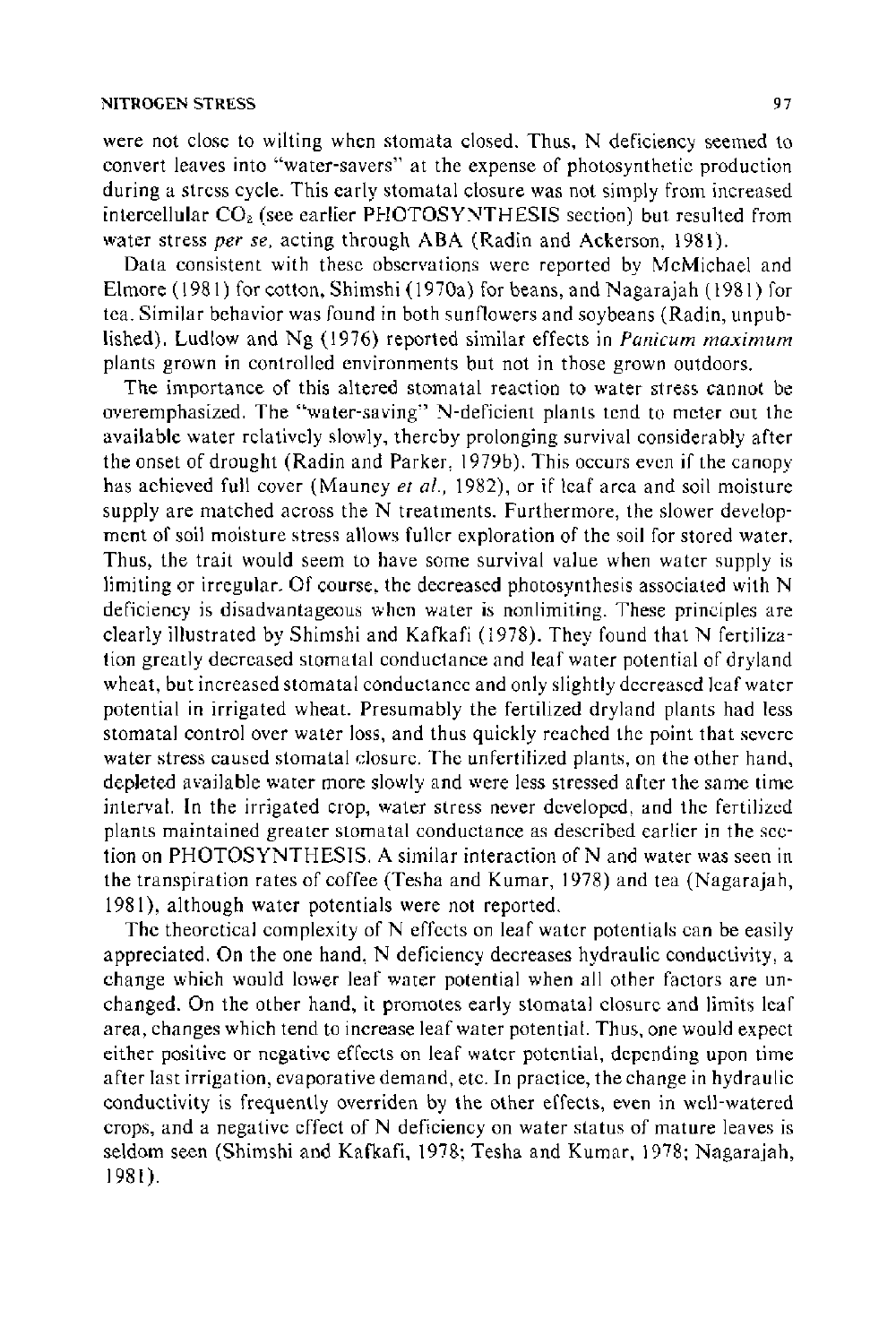Another plant reaction to water stress is the senescence and abscission of the lower leaves (Jordan et al., 1972). As with stomatal closure, N deficiency raised the water potential for initiation of senescence (Radin, 1981). However, senescence (or rather the loss of protein and chlorophyll, which represents an advanced stage of senescence) did not seem to be directly related to stomatal closure because the two processes occurred at very different water potentials. In leaf discs, senescence was apparently controlled by variations in both tissue ABA concentration and sensitivity to ABA (Radin, 1981).

# INTEGRATION OF NITROGEN EFFECTS

The title of this chapter suggests the existence of specific alterations in plant characteristics which are identified with growth limitation by N. We have examined three such alterations which might underlie the more obvious changes in growth and production, i.e. photosynthesis, hydraulic conductivity, and stomatal sensitivity to water stress. What are the relationships of these three characteristics to each other and to overall crop performance? If there are causal relationships, how might they be useful to an agronomist?

It seems quite clear that photosynthesis per unit leaf area is not nearly as sensitive to N deficiency as the other factors examined. Studies reviewed in the section on LEAF EXPANSION AND HYDRAULIC CONDUCTIVITY point to much earlier effects on leaf growth rate. The accumulation of carbohydrates in N-deficient plants also suggests strongly that excess photosynthate is available for growth. Thus, we feel that decreased photosynthetic rate cannot be the primary deleterious effect of N deficiency. Clearly the factor controlling leaf expansion rate is hydraulic conductivity, and we will examine it in more detail.

The limiting resistance to transpiration flux of water is found in the roots (Kramer, 1969; Graecen *et a!.,* 1976; Blizzard and Boyer, 1980). Furthermore, the site of greatest resistance within the root is believed to be in the endodermis or in the stelar parenchyma (see Chapter 3) where water must pass through the membranes of living cells to reach the xylem vessels (Newman, 1974; Graecen *et a/.,* 1976). Markhart *et al.* (1979a,b) have presented compelling evidence that a membrane governs variations in hydraulic conductivity (resistance is the reciprocal of conductivity). This conclusion is consistent with data of Oosterhuis and Weibe (1980) who estimated that 76 percent of root resistance in cotton is radial (i.e., in the water pathway between epidermis and xylem vessels) and only 24 percent is axial. It is therefore to be expected that N deficiency, which alters the fatty acid composition of root cell plasma membranes (Rivera and Penner, 1978), should also alter hydraulic conductivity.

Another possible reason for N effects on hydraulic conductivity is raised by work of Richards and Passioura (1981a,b). They showed a marked dependence of calculated root conductivity on the diameter of xylem vessels of wheat roots and a less marked dependence upon number of branches. In sunflower, N deficiency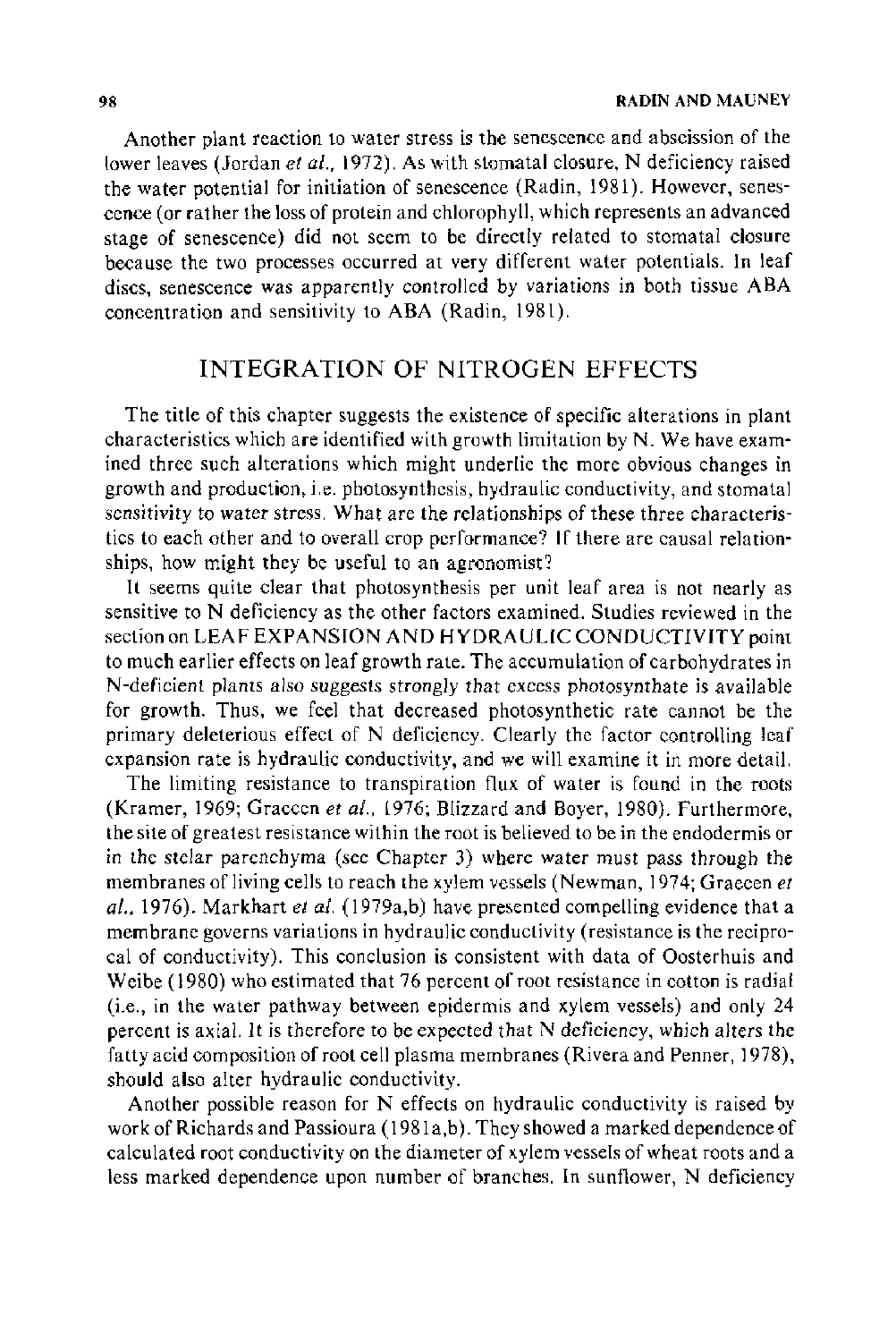decreased overall root diameter by 10 percent but had little effect on total root surface area; xylem vessels were not studied but were presumably narrower in Ndeficient plants (Radin and Boyer, 1982). The argument that N alters hydraulic conductivity by altering cell size tends toward circularity, in that it requires that the primary event be a change in cell expansion. Changes in cell expansion, on the other hand, have been shown to depend upon hydraulic conductivity, at least in the shoot (Radin and Boyer, 1982; Radin, 1983a). Whether the control of cell expansion in growing roots is fundamentally different from that in shoots has not been addressed.

Interestingly, the N effects on stomatal sensitivity to water stress can also be analyzed in terms of cell membranes. When stomata close, there is concomitant accumulation of ABA in the leaf and secretion of ABA into the apoplast (Ackerson, 1982). However, the accumulation and secretion occur after the stomata are mostly closed (Ackerson, 1982; cf. Trewavas, 1981, for an excellent discussion). Trewavas suggests that changes in guard cell sensitivity to ABA (i.e., changes in the number of ABA receptor sites on the guard cell membranes) control stomatal response. Indeed, Davies ( 1978) and Ackerson (1980) previously showed that water stress increases stomatal sensitivity to ABA. Lurie and Hendrix (1979) reported that ABA inhibited a plasma membrane A TPase from the epidermis (presumably from the guard cells) of tobacco leaves but had little effect on A TPase activity from the mesophyll membrane preparation. Thus, one seemingly has direct access to the ABA receptor site. This presages rapid progress in understanding environmental effects on stomatal behavior.

What are the agronomic consequences of the  $N$  effects described here? One salient feature of the nitrogen stress syndrome is the greater inhibition of growth than of photosynthesis. Presumably the carbohydrates which accumulate could be put to good use supporting yield, so long as the deficiency remains mild. In cotton, this possibility of improved fruiting efficiency under N deficiency has largely been discounted since the work of Eaton and Rigler ( 1945), and this work therefore bears some detailed examination. Eaton and Rigler grew cotton plants on nutrient solutions containing a series of four nitrate concentrations (1, 4, 16, and 64 mM) ranging from deficient to slightly toxic. Plants were harvested at the time of first boll opening. With increasing N levels, the number of bolls per 100 g fresh weight leaves plus stems (relative fruitfulness) was 6.8, 6.4, 6.4 and 7.6 in open air in the summer, and 4.5, 3.8, 3.4 and 4.1 in a winter greenhouse under a shade. This has long been interpreted to mean that N did not affect relative fruitfulness. However, Eaton (1955) himself viewed the evidence differently because he stated, "Both the high and low nitrate levels depressed growth and increased relative fruitfulness in both tests." He further stated in the same article, "Weight of bolls was less suitable than the number of developing bolls in measuring relative fruitfulness in these tests because of the more determinate growth and higher average weights of the developing bolls in plants on low nitrate at the time the plants were harvested, i.e., only the earliest bolls were retained." This means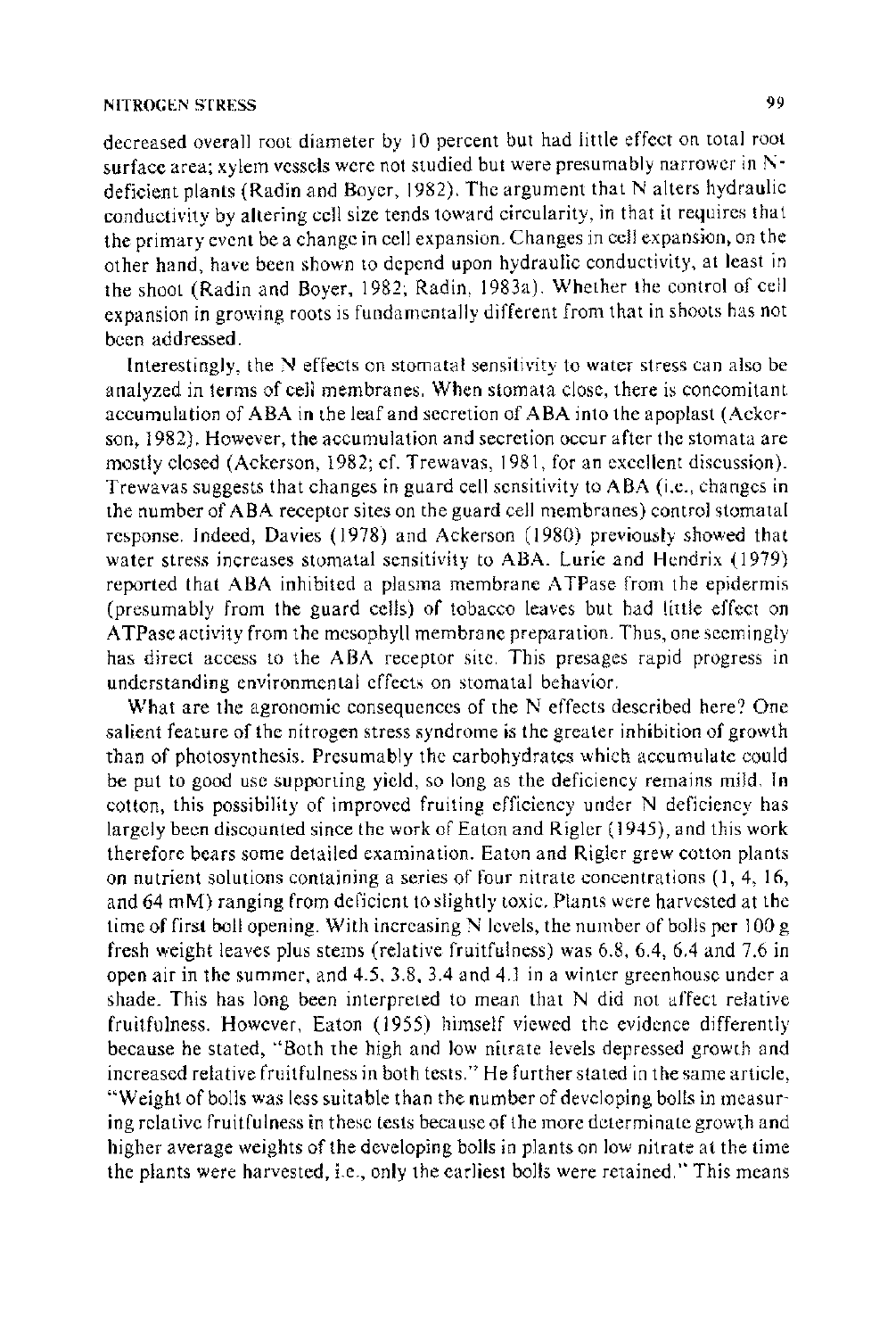that the yield of the low-N plants was set very early; the small advantage in relative fruitfulness shown above would be transformed into a large advantage if only the very early crop were desired.

Wadleigh (1944) also grew cotton plants on a series of four nitrate concentrations and found similar results. Eaton (1955) calculated Wadleigh's relative fruitfulness indexes at 3.6, 3.5, 2.8, and 3.5, going from lowest to highest levels of N.

Radin (unpublished) grew cotton plants on 1 mM (low) or 5 mM (high) nitrate in a greenhouse and followed growth, boll numbers, and partitioning for 139 days after planting. The relative fruitfulness index used by Eaton and Rigler (1945) could not be calculated because fresh weights were not measured. However, number of bolls per unit leaf area provided a similar measure of fruiting efficiency. Table I shows that at 75 days after planting, !ow-N and high-N plants had the same number of bolls, but at 135 days after planting the high-N boll load had increased to three times the boll load of the low-N plants. However, the low-N

| Table 1. Boll numbers of upland cotton plants grown on two levels of N nutrition. |  |  |  |  |  |
|-----------------------------------------------------------------------------------|--|--|--|--|--|
| (Data are means of 12 plants, 6 from each of two cultivars—Acala SJ-4 and         |  |  |  |  |  |
| Paymaster 909).                                                                   |  |  |  |  |  |

| Days after      |        | Bolls per plant  | Bolls per $dm^2$<br>leaf area |                  |  |
|-----------------|--------|------------------|-------------------------------|------------------|--|
| planting        | 1 mM N | $5 \text{ mM} N$ | 1 mM N                        | $5 \text{ mM}$ N |  |
| $\overline{75}$ | 2.0    | 2.1              | 0.30                          | 0.12             |  |
| 105             | 2.4    | 5.3              | 0.44                          | 0.34             |  |
| 135             | 3.0    | 93               | 0.46                          | 0.53             |  |

plants were much more efficient in terms of early boll load per unit leaf area. At 75 days after planting the low-N plants carried 2.5 times more bolls per unit leaf area, and the high-N plants did not surpass the low-N plants until 135 days after planting. The fruiting index (boll dry weight as a percentage of total plant dry weight) at 135 days was 41 percent for low-N plants and 27 percent for high-N plants (Table 2). This difference was significant at the 95 percent confidence level. The effects of N on earliness in these experiments are very apparent.

In N-sufficient field plantings in Arizona, the relative fruitfulness at 75 days was 6 to 7 bolls per 100 g fresh weight of stems and leaves (Mauney, unpublished). However, as the plants continued to set bolls and the growth rate was reduced after 75 days, the ratio increased to more than 9 at 100 days. Thereafter, vegetative regrowth reduced the ratio to 6 to 7 at 130 days, after which the ratio increased once again to greater than 9 at 150 days (see Chapter 16).

These two examples from the greenhouse and field show that an index such as relative fruitfulness is not a static quantity during the season. The comparison of low-N and high-N cotton plants therefore depends strongly upon the age and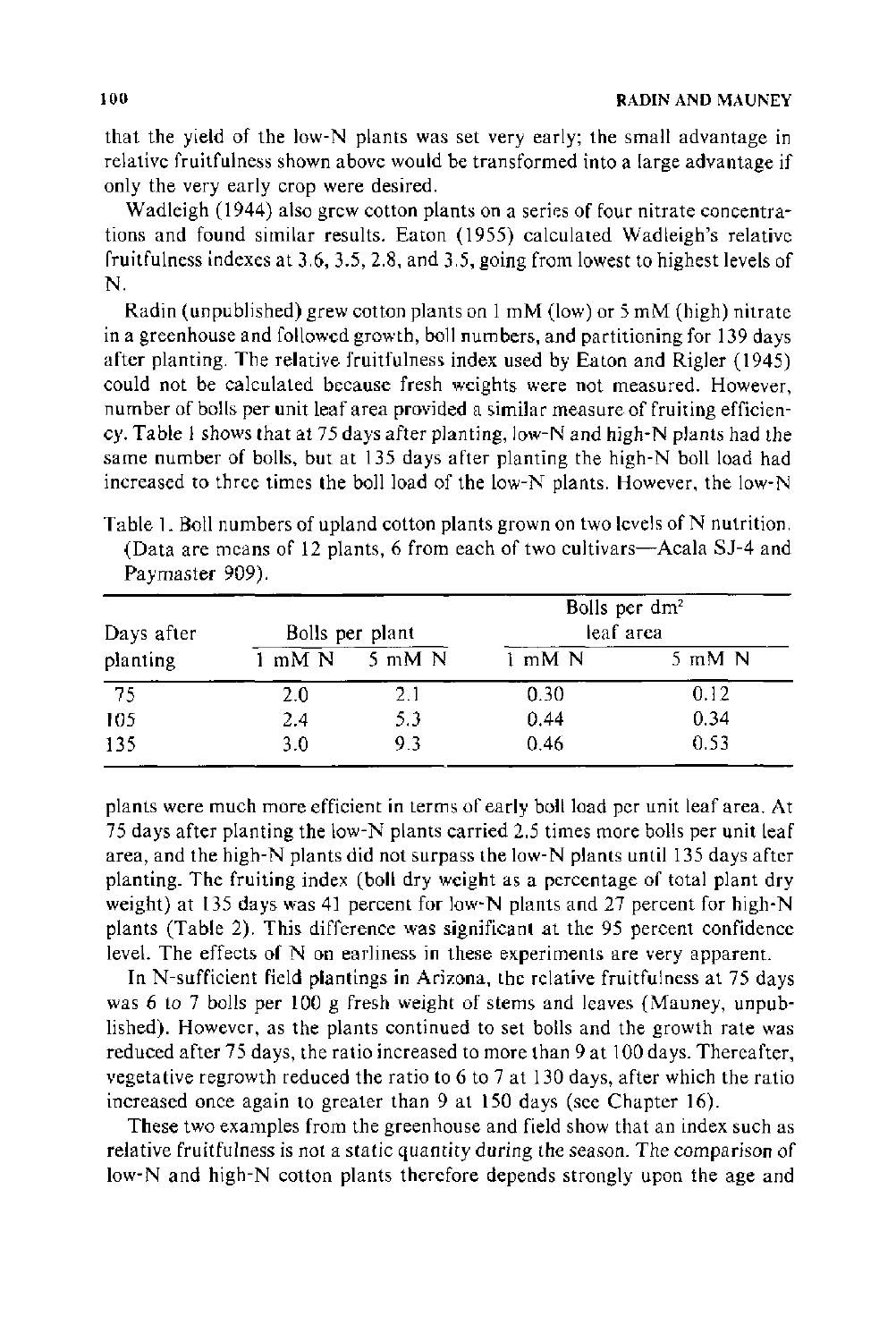| Days after |        | Dry weight per plant<br>(g) | Fruiting index<br>(9) |                           |  |
|------------|--------|-----------------------------|-----------------------|---------------------------|--|
| planting   | 1 mM N | $5 \text{ mM N}$            | mM N                  | $5 \text{ mM}$ $\text{N}$ |  |
| 68         | 8.6    | 21.9                        | b                     |                           |  |
| 96         | 15.3   | 38.7                        | 34                    | 25                        |  |
| 139        | 24.3   | 56.8                        | 41                    | 27                        |  |

Table 2. Dry weights and partitioning of cotton plants grown on two levels of N nutrition. (Data are means of 12 plants, 6 from each of two cultivars-Acala SJ-4 and Paymaster 909. Fruiting index is defined as boll dry weight as a percent of total plant dry weight).

yield structure of the crop. For this reason, a single-harvest comparison such as that of Eaton and Rigler (1945) is inadequate. Our presentation of the data shows that low N has little effect on the number of early bolls per plant and improves partitioning of dry matter during that early boll set. However, this advantage in efficiency is lost as the season progresses. Wadleigh (1944) reported very similar results.



Figure 2. Soluble sugar concentrations in stems plus leaves of the cotton plants described in Tables I and 2. (Sugars were determined colorimetrically with the phenol- $H_2SO_4$  test against glucose as the standard).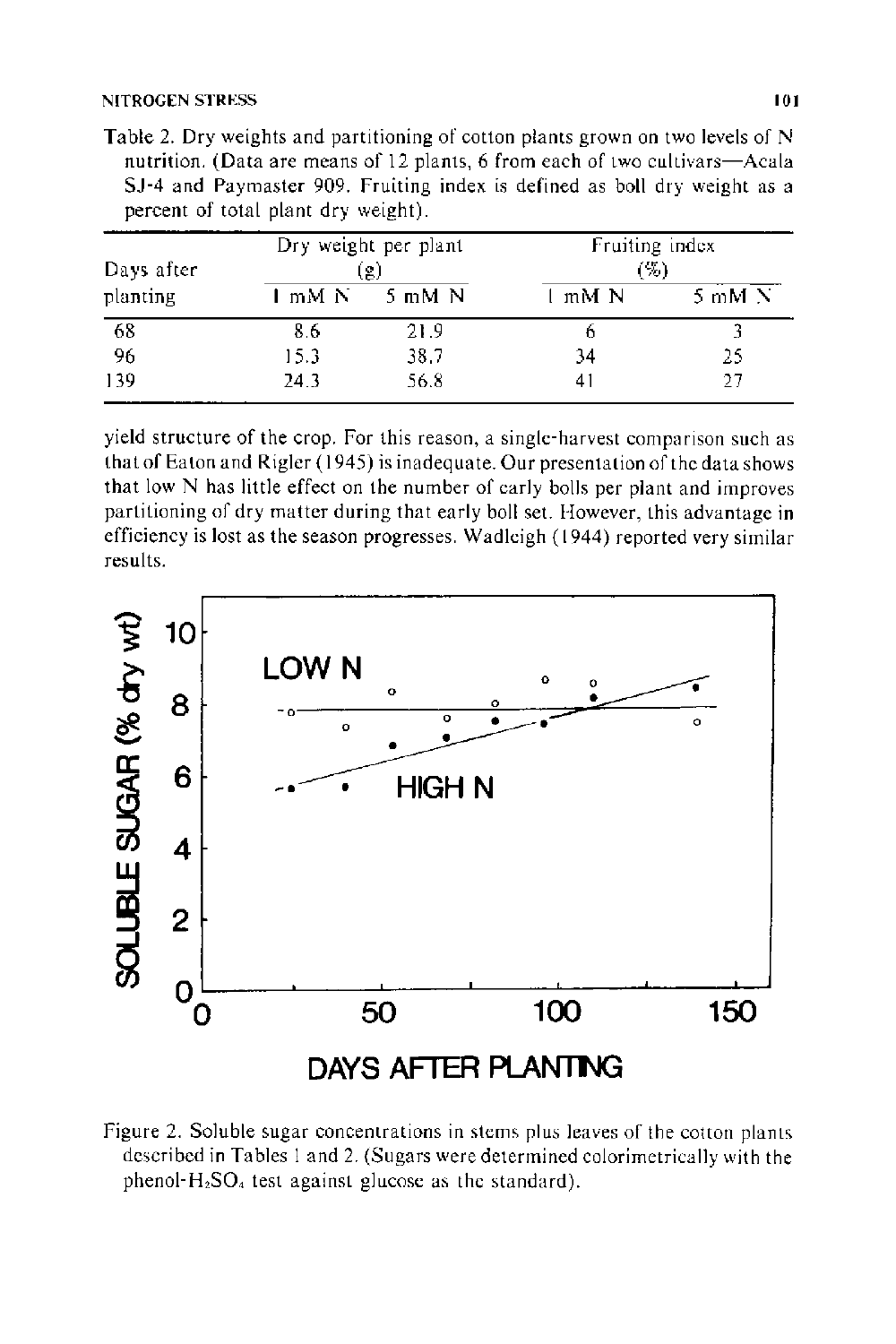| Treatment     | Fruiting branch node |                |      |                |     |      |
|---------------|----------------------|----------------|------|----------------|-----|------|
|               |                      | $\overline{2}$ | 3    | $\overline{4}$ | 5.  |      |
| A             |                      |                |      |                |     |      |
| Flowers/plant | 10.0                 | 6.9            | 3.0  | 0.3            | 0   | 20.2 |
| Bolls/plant   | 4.7                  | 0.6            | 0    | 0              |     | 5.3  |
| % Retention   | 47                   | 9              | 0    | $\Omega$       |     | 26   |
| B             |                      |                |      |                |     |      |
| Flowers/plant | 13.7                 | 10.2           | 6.8  | 2.1            | 0.2 | 33.0 |
| Bolls/plant   | 7.2                  | 2.3            | 0.6  | 0              | 0   | 10.1 |
| % Retention   | 53                   | 23             | 9    | 0              | 0   | 31   |
| D             |                      |                |      |                |     |      |
| Flowers/plant | 18.9                 | 14.6           | 12.3 | 8.1            | 2.5 | 56.4 |
| Bolls/plant   | 11.4                 | 5.9            | 4.3  | 1.5            | 0   | 23.1 |
| % Retention   | 60                   | 40             | 35   | 19             | 0   | 41   |

Table 3. Fruiting sites and boll retention at each fruiting branch node of plants grown on three levels of N. (Data are from Table 17 of Wadleigh, 1944. Wadleigh's designations of series A, Band D correspond to 0.56, 1.7 and 15.6  $mM NO<sub>3</sub>N$  in the nutrient solution, respectively).

Plants from the greenhouse experiments described earlier (Table I) were analyzed for soluble carbohydrates. During the vegetative stage of growth, low-N plants contained considerably higher concentrations of soluble carbohydrates than high-N plants. By about 110 days after planting, however, their positions had become reversed as the early fruit load quickly drained the smaller low-N plants of their reserves (Figure 2). This inability to support all the sinks suggests that N deficiency should also increase shedding. Plant maps of Wadleigh (1944) support this deduction. Nitrogen deficiency slightly increased the percent shed at the first nodes of fruiting branches and drastically increased the percent shed at all subsequent nodes (Table 3). In terms of flower production and boll shedding, the second node of severely N-deficient plants (series A) closely resembled the third node of moderately deficient plants (series B) and the fourth node of Nsufficient plants (series D). Both plant size (number of fruiting positions) and shedding contributed about equally to the change in boll number per plant.

We have also observed that low N greatly suppresses fruiting branch development (Radin and Mauney, unpublished). This suppression resembles the cessation of growth typically observed in high-N plants, except that it occurs much earlier. The similarities in growth and shedding patterns suggest that even in "Nsufficient" plants, limitation of branch length and reduced boll retention at distant nodes along fruiting branches may be from localized N stresses caused by N partitioning among competing growth centers.

The developmental effects of N nutrition are summarized in Table 4. From this table, derived from Wadleigh (1944) and from this chapter, one can draw the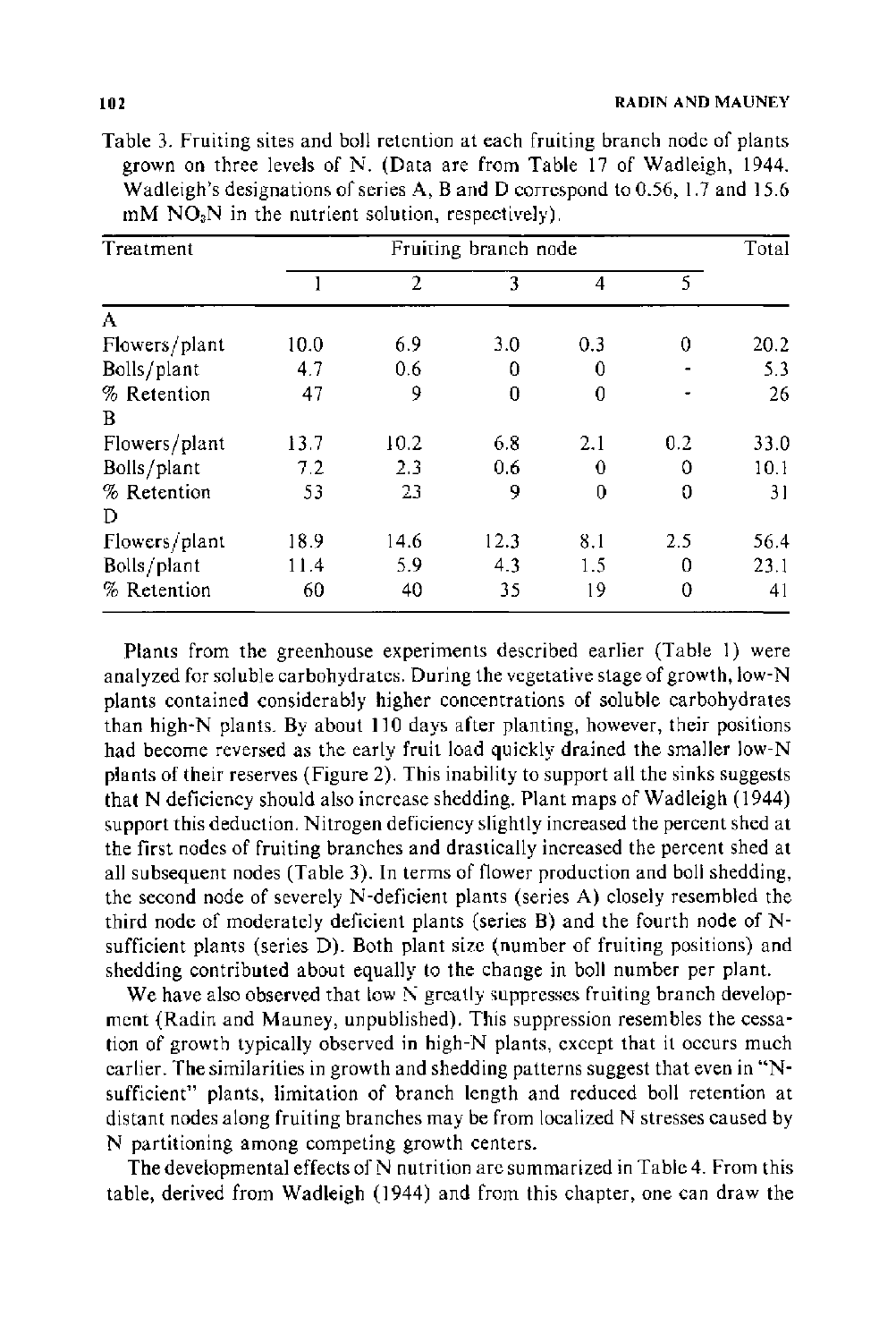following useful generalization: N nutrition does not alter morphogenetic patterns. Examples of morphogenetic characters include node of first flower (also

|         |  |  |  | Table 4. Summary of effects of N nutrition on growth and development of cotton |  |
|---------|--|--|--|--------------------------------------------------------------------------------|--|
| plants. |  |  |  |                                                                                |  |

| CHARACTERISTICS AFFECTED BY N        |
|--------------------------------------|
| 1. Growth Rate                       |
| 2. Leaf Area                         |
| 3. Earliness                         |
| 4. Boll Shedding                     |
| 5. Seed and Lint Weight per Boll     |
| 6. Stomatal Response to Water Stress |
| CHARACTERISTICS NOT AFFECTED BY N    |
| 1. Node of First Flower              |
| 2. Node of First Open Boll           |
| 3. Flowering Interval                |
| 4. Seeds per Boll                    |

time to first flower), flowering interval (both horizontal and vertical), etc. Nitrogen nutrition does alter processes which depend upon partitioning of assimilates. Examples of this type of character include growth rates of leaves and stems, boll shedding, seed and lint weight, etc. The lone response to N which does not obviously fit this pattern is stomatal response to water stress. Preliminary data (Radin, unpublished) suggest that even this response may depend upon leaf carbohydrate levels. If this suggestion should be true, then stomatal behavior would also fit the generalization.

# PROSPECTS FOR CROP IMPROVEMENT

Clearly N deficiency has several consequences, some of which can be advantageous and some of which can be disadvantageous. By limiting leaf area, slowing growth, and increasing stomatal sensitivity to water stress, N deficiency increases drought resistance (drought avoidance in the terminology of Levitt, 1972.) Because cotton is ancestrally a desert perennial, this effect of N presumably once had ecological significance-especially because desert soils are typically low in organic matter and N (West and Klemmedson, 1978). The induced drought avoidance may similarly have significance in areas of dryland culture where chronic water stress prevents attainment of the yield potential. Peterschmidt and Quisenberry ( 1981) identified a drought-avoiding genotype of cotton. It was superior to other genotypes in dry matter production under dry land conditions but was inferior under irrigation (Quisenberry *et al.*, 1981). It is therefore relevant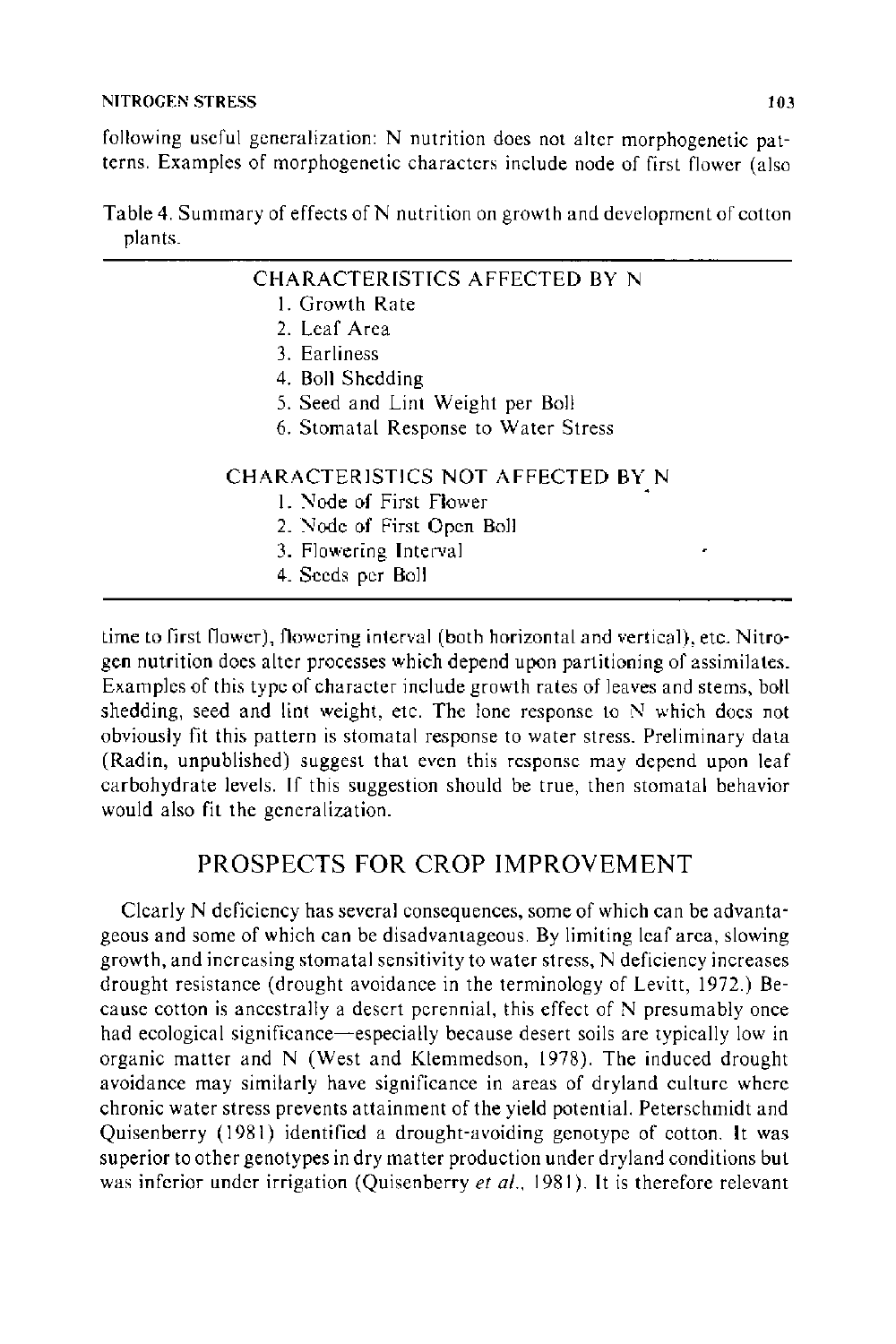that N applications across the Cotton Belt vary with the degree of water stress expected, with much more N applied in the irrigated West than in the dryland areas of west Texas and Oklahoma (Tucker and Tucker, 1968).

The problem for an agronomist or a plant breeder is to add N to support yield, yet retain the benefits of low N on efficiency and drought avoidance. It may be possible to select for enhancement of individual characters of the N stress syndrome. The drought-avoiding genotype of Peterschmidt and Quisenberry ( 1981) is a good example, assuming that the selection was not inadvertantly based upon differences in N status of the plants. Quarrie ( 1980) has also found genetic differences in drought avoidance of wheat based largely upon differences in rootshoot ratio. In corn, hydraulic conductivity has been shown to be genetically controlled (Dube *et al.,* 1975; Harris and Heath, 1981). Passioura (1972) showed that wheat plants with decreased hydraulic conductivity were better able to conserve soil moisture until grain filling. Thus, this character may be equal in importance to stomatal responses in improving dryland performance.

Altered cultural practices might also improve the suitability of a plant for its environment. Based on the preceding discussion, it seems logical that late applications of N (starting perhaps at first flower) might partially separate the positive effects of N on yield from the negative effects on drought resistance. Gardner and Tucker (1967) studied timing of N applications in irrigated cotton in Arizona. They found that late or split applications tended to increase yields even though plant size, number of flowers, and number of bolls tended to be slightly less. Recent emphasis on water conservation by withholding irrigation water during vegetative growth (Guinn *et al.*, 1981) would make timing of N applications even more critical than previously suggested. A movement toward short-season cotton for reasons of integrated pest management (Mauney *et a!.,* 1972) would also emphasize the need for efficiency in the early fruiting period. Other approaches to control of N fertilization, e.g., slow-release fertilizers, combinations of conventional and slow-release fertilizers, or even foliar fertilization, have not yet been carefully explored.

## SUMMARY

Low nitrogen fertility is associated with several alterations of crop development in cotton *(Gossypium hirsutum* L.), including slower growth and smaller leaves, greater root:shoot ratio, increased earliness, greater shedding percentage, and increased drought resistance. We have identified three basic physiological responses of cotton plants to low nitrogen fertility which underlie all these effects. These three (collectively called the nitrogen stress syndrome) are: (1) decreased photosynthetic rate; (2) decreased hydraulic conductivity; and (3) increased stomatal sensitivity to water stress. Decreased hydraulic conductivity severely limits growth, allowing reserve carbohydrates to accumulate before flowering despite the lowered photosynthesis. These reserve carbohydrates are utilized